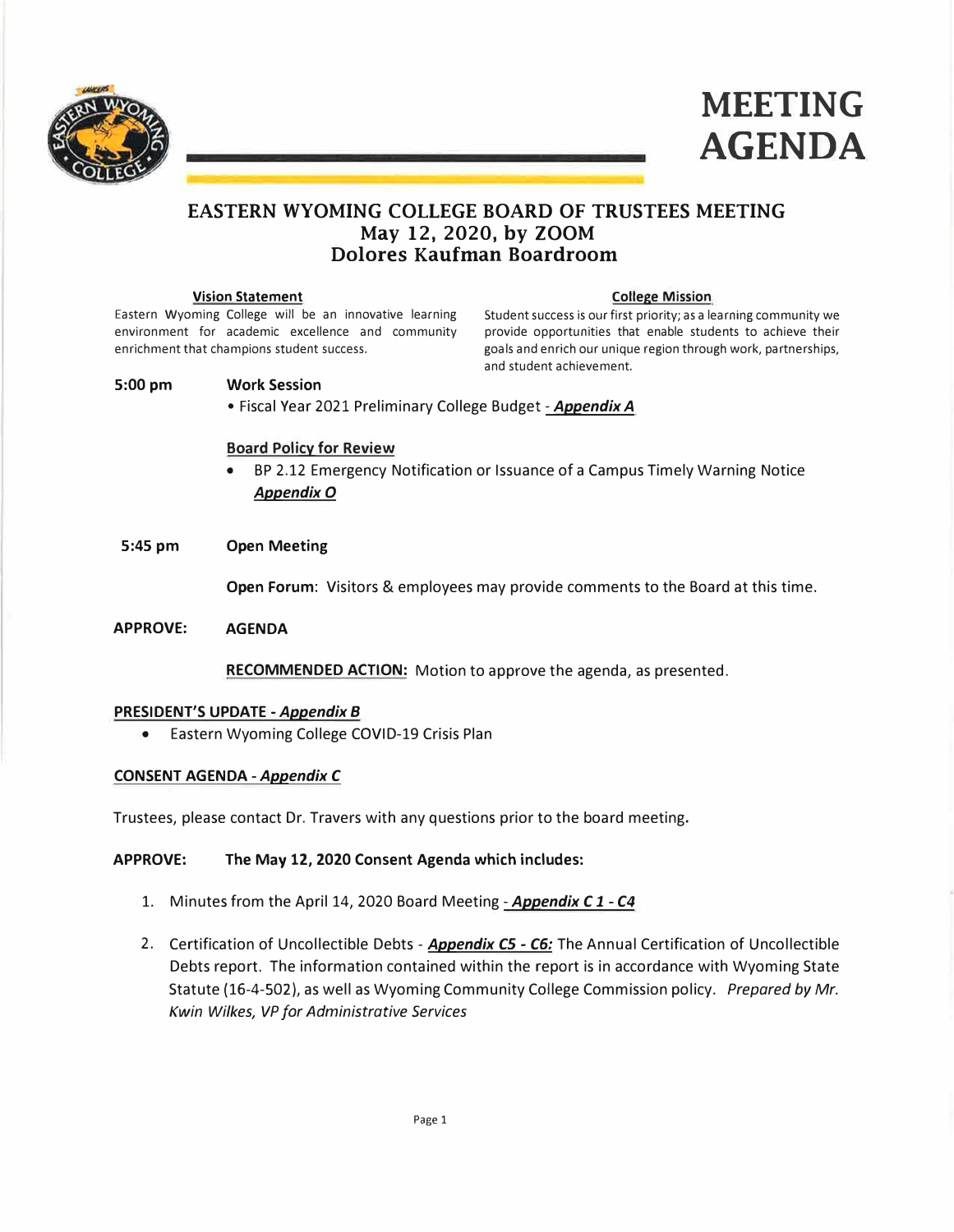- 3. Request for June Public Hearing on Final Budget for FY 2020 **Appendix C7:** Pursuant to W.S. 16-4-112, a public hearing will be held Tuesday, June 30, 2020 on EWC's main campus in the Dolores Kaufman Boardroom, Room 274, of the Eastern Wyoming College Tebbet Classroom Building, for the purpose of soliciting public comments on proposed transfers of unexpended and unencumbered appropriations within the Current, Endowment, and Plant Funds for the fiscal year ending June 30, 2020. *Prepared by Mr. Kwin Wilkes, Vice President for Administrative Services*
- *4.* Request to Schedule Public Hearing for Renewal of the One-Half Mill Levy for FY 2021 and FY 2022: A notice of intent has been prepared and it is shown in *Appendix CB,* along with relevant state statutes. Approval of this assessment will be considered within the Final FY-2021 College Budget that will be presented to the Board in July. A public hearing is scheduled for Tuesday, June 30, 2020 in the Dolores Kaufman Boardroom. *Prepared by Mr. Kwin Wilkes, Vice President for Administrative Services*

**RECOMMENDED ACTION:** Motion to Approve the Consent Agenda as presented.

## **ACTION ITEMS**

**APPROVE: FINANCIAL REPORT -***Appendix D* **-** *Mr. Kwin Wilkes, VP for Administrative Services* 

**RECOMMENDED ACTION:** Motion to approve the financial report, as presented.

**APPROVE:** The Scholarship Committee made the following recommendation at their March 6, 2020 meeting, for the requirement of the FAFSA completion for all institutional scholarships (except for international students, who do not have federal aid eligibility) prior to disbursement of institutional funds, including athletic awards, beginning with the 2021- 2022 academic year. *Presented by Mr. Roger Humphrey, VP for Student Services.* 

Things to consider adding to the FASFA recommendation:

- 1. Required FAFSA completion increase the number of students qualifying for more financial aid and reducing student debt - Pell Eligibility
- 2. Required FAFSA completion could result in an increase of Federal Perkins Dollars for the institution - # of eligible Pell grant students
- 3. Required FAFSA completion EWC eligible for other grant opportunities based on the number of Pell Grant eligible students

**RECOMMENDED ACTION:** Motion to approve the requirement of the FAFSA completion for all institutional scholarships, prior to disbursement of institutional funds, including athletic awards, beginning with the 2021-2022 academic year as presented.

#### **FIRST READING BOARD POLICIES**

**APPROVE:** First Reading - Board Policy 2.12 Emergency Notification or Issuance of a Campus Timely Warning Notice - Appendix O

> **RECOMMENDED ACTION:** Motion to approve on first reading revisions to Board Policy 2.12 Emergency Notification or Issuance of a Campus Timely Warning Notice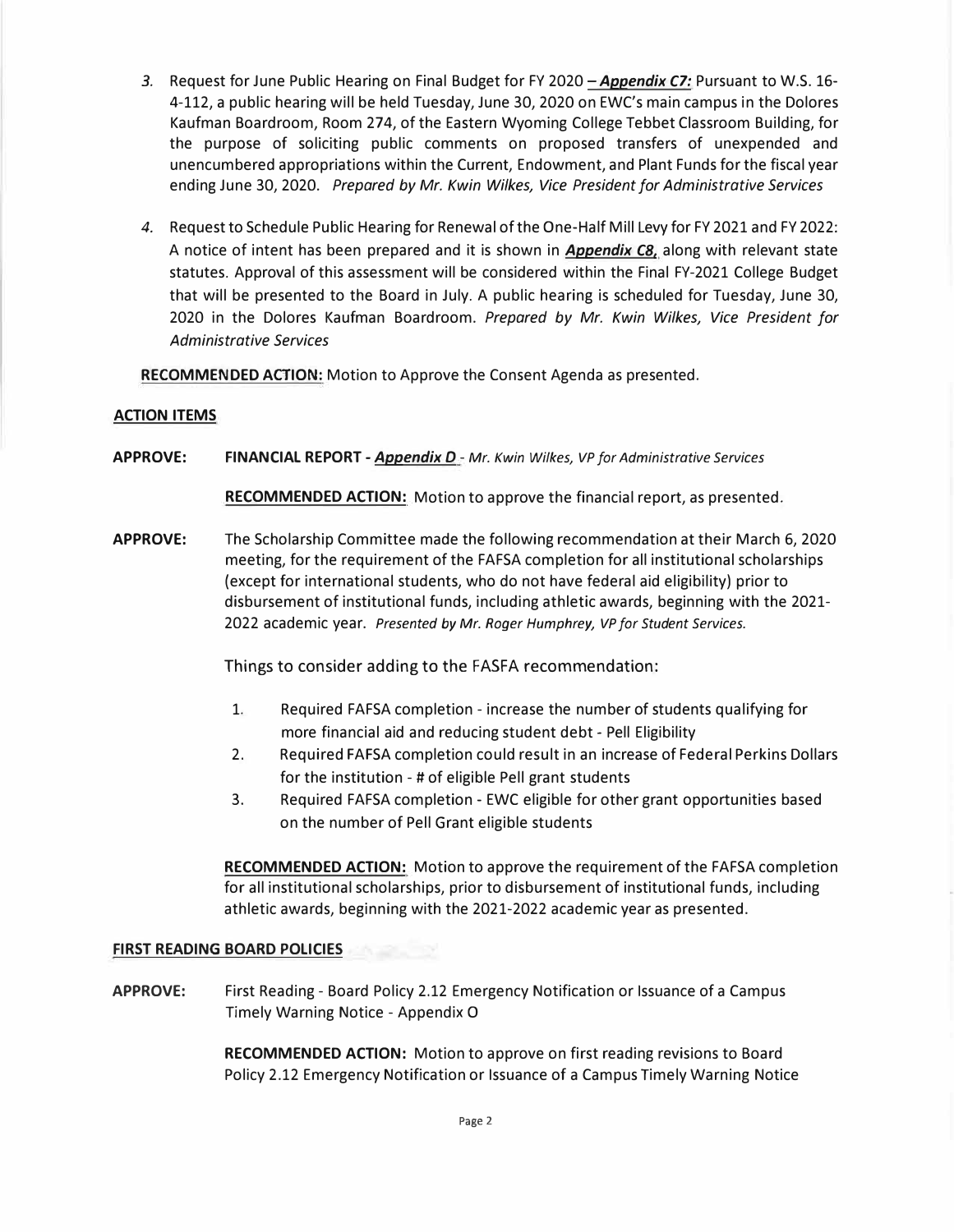## **APPROVE:** First Reading - Board Policy 5.8 Class Attendance - Appendix E

**RECOMMENDED ACTION:** Motion to approve on first reading revisions to Board Policy 5.8 Class Attendance.

### **INFORMATION ITEMS**

- 1. Staff Alliance Update -*Appendix F*  Ms. JoEllen Keigley, Staff alliance Chairperson
- 2. College Relations Update *-Appendix G-* Ms. Tami Afdahl, Director of College Relations
- 3. Douglas Campus Update *-Appendix H*  Dr. Margaret Farley, VP for Douglas Campus
- 4. Faculty Senate Update Appendix I Dr. Colleen Mitchell
- 5. Institutional Development Update *-Appendix J*  Mr. John Hansen, Director of Institutional Devel.
- 6. Human Resources Update *-Appendix K*  Ms. Holly Lara, Director of Human Resources
- 7. Academic Services Update *Appendix L* Dr. Heidi Edmunds, VP for Academic Services
- 8. Student Services Update *-Appendix M*  Mr. Roger Humphrey, VP for Student Services
- 9. Construction Projects & Major Maintenance Update *-Appendix N* -Mr. Keith Jarvis, Director of Physical Plant

## **TRUSTEE TOPICS:**

#### **EXECUTIVE SESSION - PERSONNEL:**

**RECOMMENDED ACTION:** Motion to approve adjourning to executive session.